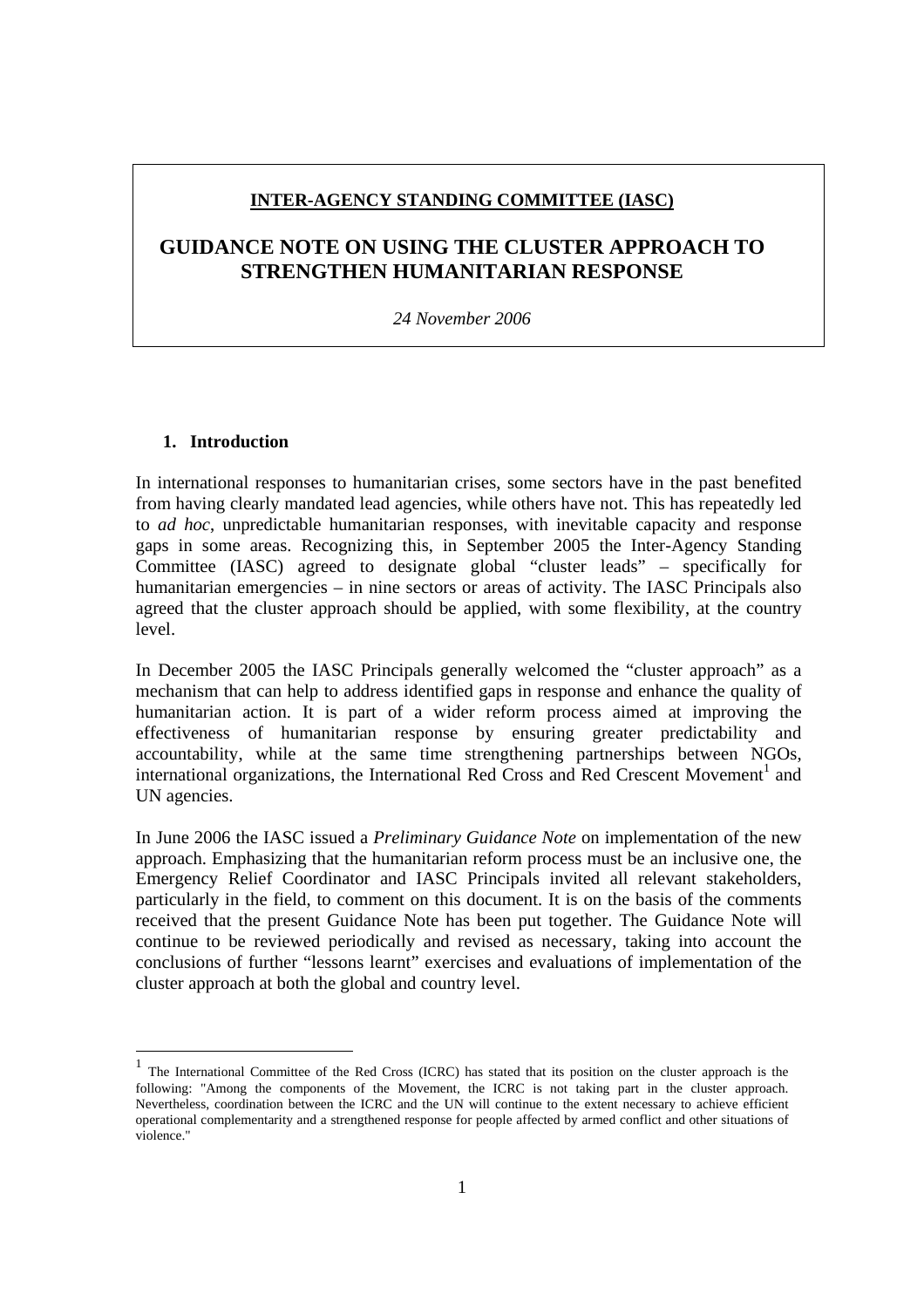# **2. Aim and scope of the cluster approach**

At the global level, the aim of the cluster approach is to strengthen system-wide preparedness and technical capacity to respond to humanitarian emergencies by ensuring that there is predictable leadership and accountability in all the main sectors or areas of humanitarian response.

Similarly, at the country level the aim is to strengthen humanitarian response by demanding high standards of predictability, accountability and partnership in all sectors or areas of activity. It is about achieving more strategic responses and better prioritization of available resources by clarifying the division of labour among organizations, better defining the roles and responsibilities of humanitarian organizations within the sectors, and providing the Humanitarian Coordinator with both a first point of call and a provider of last resort in all the key sectors or areas of activity. The success of the cluster approach will be judged in terms of the impact it has on improving the humanitarian response to those affected by crises.

The cluster approach should eventually be applied in all countries with Humanitarian Coordinators. By definition, these are countries with humanitarian crises which are beyond the scope of any one agency's mandate and where the needs are of sufficient scale and complexity to justify a multi-sectoral response with the engagement of a wide range of humanitarian actors. The cluster approach can be used in both conflict-related humanitarian emergencies and in disaster situations. It should significantly improve the quality of international responses to major new emergencies. Also, although not limited to situations of internal displacement, it should make a significant improvement in the quality, level and predictability of the response to crises of internal displacement and represents a substantial strengthening of the 'collaborative response'.

#### **3. Cluster leadership at the global level**

Sectors and categories of population where leadership and accountability amongst international humanitarian actors are already clear are not included among the nine clusters at global level. These include, for example, agriculture, led by FAO; food, led by WFP; refugees, led by UNHCR; and education, led by UNICEF. (In the case of education, there may be some further modification to this, as consultations are underway to clarify the lead at the global level.) In addition to these, as indicated in the table below, cluster leads at the global level have now been designated by the IASC for nine sectors or areas of activity which in the past either lacked predictable leadership in situations of humanitarian emergency, or where there was considered to be a need to strengthen leadership and partnership with other humanitarian actors.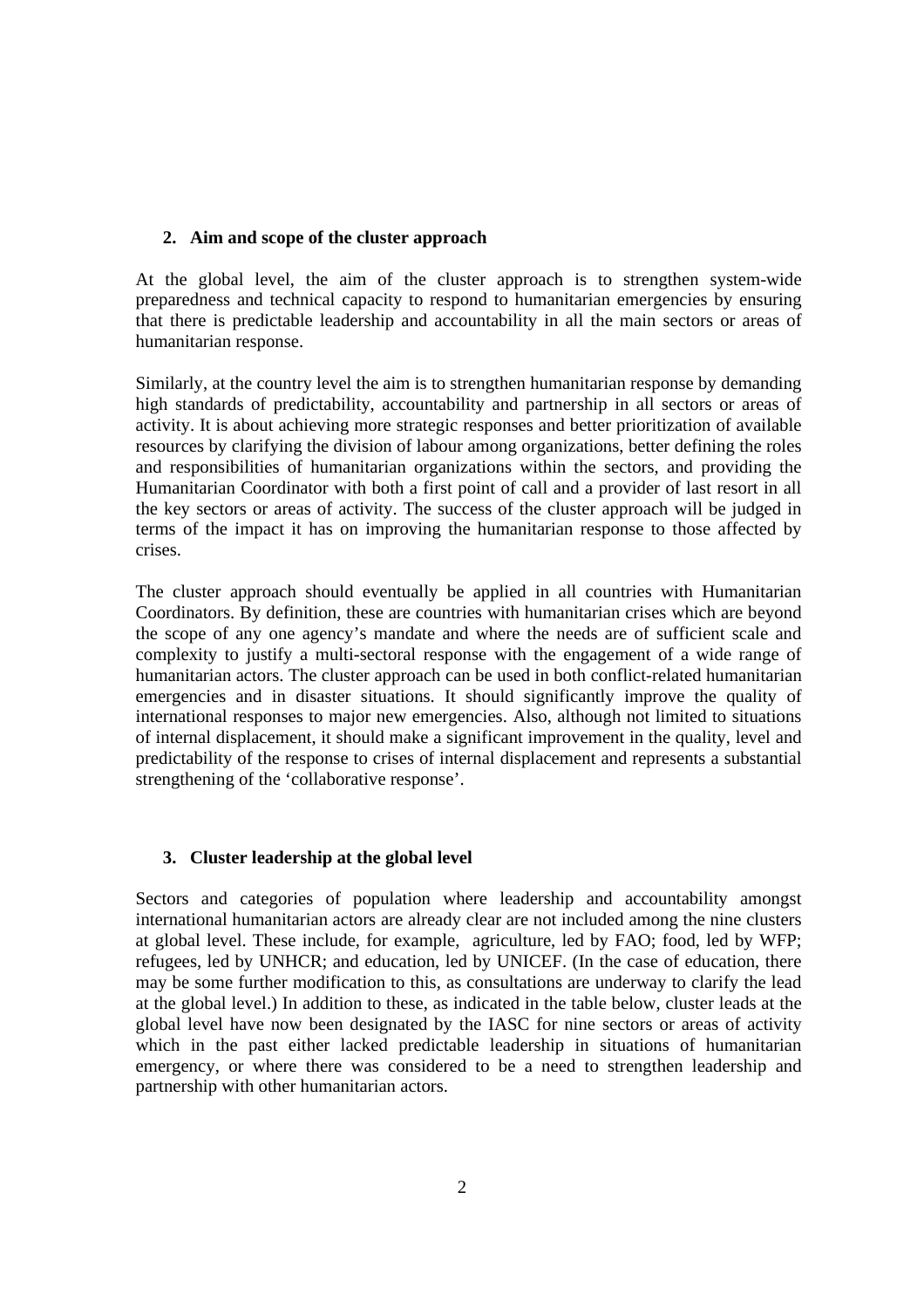| <b>Sector</b> or<br>Area of Activity            |                                 | <b>Global Cluster Lead</b> |
|-------------------------------------------------|---------------------------------|----------------------------|
| Technical areas:                                |                                 |                            |
| Nutrition<br>$1_{-}$                            |                                 | <b>UNICEF</b>              |
| 2.<br>Health                                    |                                 | <b>WHO</b>                 |
| $\mathcal{F}_{\mathcal{L}}$<br>Water/Sanitation |                                 | <b>UNICEF</b>              |
| 4.<br><b>Emergency Shelter:</b>                 | <b>IDPs</b> (from conflict)     | <b>UNHCR</b>               |
|                                                 | Disaster situations             | IFRC (Convener)*           |
| <i>Cross-cutting areas:</i>                     |                                 |                            |
| Camp Coord/Management:<br>5.                    | <b>IDPs</b> (from conflict)     | <b>UNHCR</b>               |
|                                                 | Disaster situations             | <b>IOM</b>                 |
| Protection:<br>6.                               | IDPs (from conflict)            | <b>UNHCR</b>               |
|                                                 | Disasters/civilians affected by |                            |
|                                                 | conflict (other than IDPs)**    | UNHCR/OHCHR/UNICEF         |
| Early Recovery<br>7.                            |                                 | <b>UNDP</b>                |
| Common service areas:                           |                                 |                            |
| 8.<br>Logistics                                 |                                 | <b>WFP</b>                 |
| Emerg. Telecommunications<br>9.                 |                                 | OCHA/UNICEF/WFP            |

coordinated response. IFRC has committed to being a 'convener' rather than a 'cluster lead'. In an MOU between IFRC and OCHA it was agreed that IFRC would not accept accountability obligations beyond those defined in its Constitutions and own policies and that its responsibilities would leave no room for open-ended or unlimited obligations. It has therefore not committed to being 'provider of last

\*\* UNHCR is the lead of the global Protection Cluster. However, at the country level in disaster situations or in complex emergencies without significant displacement, the three core protectionmandated agencies (UNHCR, UNICEF and OHCHR) will consult closely and, under the overall

leadership of the HC/RC, agree which of the three will assume the role of Lead for protection.

resort' nor is it accountable to any part of the UN system.

# **Global "cluster leads"**

The establishment of clusters at the global level in areas where there are clearly identified gaps in capacity is an important addition that will enhance technical capacity and better ensure the immediate availability of critical material and expertise.

To help build capacity at the global level in areas where this was previously lacking, a Global Cluster Appeal for US\$ 39 million was launched in March 2006. A second Global Cluster Appeal will be launched in 2007, after which any costs associated with cluster leadership at the global level will be incorporated into agencies' normal fundraising mechanisms.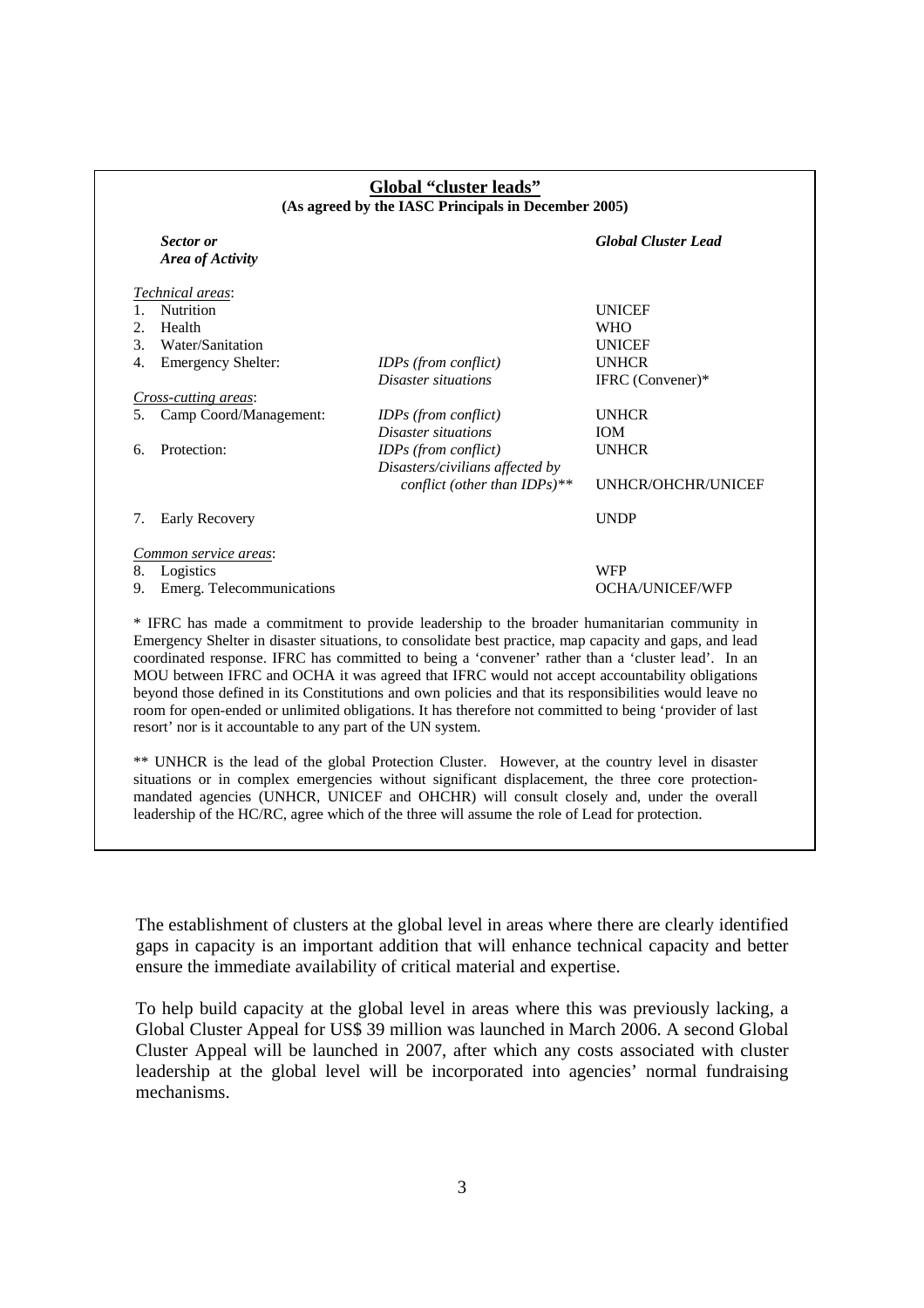Concerning the emergency shelter cluster, it should be noted that IFRC does not participate in Consolidated Appeals launched by the UN and will appeal separately for support in providing leadership and strengthening capacity for the provision of emergency shelter in disasters resulting from natural hazards.

# **4. Responsibilities of global cluster leads**

Complementing arrangements already in place for some sectors or areas of activity, global cluster leads have agreed to be accountable to the Emergency Relief Coordinator for ensuring system-wide preparedness and technical capacity to respond to humanitarian emergencies, and for ensuring greater predictability and more effective inter-agency responses in their particular sectors or areas of activity. More specifically, they are responsible for establishing broad partnership bases (i.e. "clusters") that engage in activities in three main areas, as follows:

# Standards and policy-setting

¾ Consolidation and dissemination of standards; where necessary, development of standards and policies; identification of 'best practice'

Building response capacity

- ¾ Training and system development at the local, national, regional and international levels
- $\triangleright$  Establishing and maintaining surge capacity and standby rosters
- $\triangleright$  Establishing and maintaining material stockpiles

# Operational support

- $\triangleright$  Assessment of needs for human, financial and institutional capacity
- $\triangleright$  Emergency preparedness and long term planning
- $\triangleright$  Securing access to appropriate technical expertise
- $\blacktriangleright$  Advocacy and resource mobilization
- ¾ Pooling resources and ensuring complementarity of efforts through enhanced partnerships

# **5. Sector/cluster leadership at the country level**

At the country level, sectors and sectoral groups have always existed and they will continue to exist. In the past, however, it was usually the case that only a limited number of sectors had clearly designated lead agencies accountable to the Humanitarian Coordinator. The cluster approach aims to rectify this by ensuring that within the international humanitarian response, there is a clear system of leadership and accountability for *all* the key sectors or areas of humanitarian activity. The cluster approach is intended, therefore, to strengthen rather than to replace sectoral coordination under the overall leadership of the Humanitarian Coordinator, with a view to improving humanitarian response in emergency situations.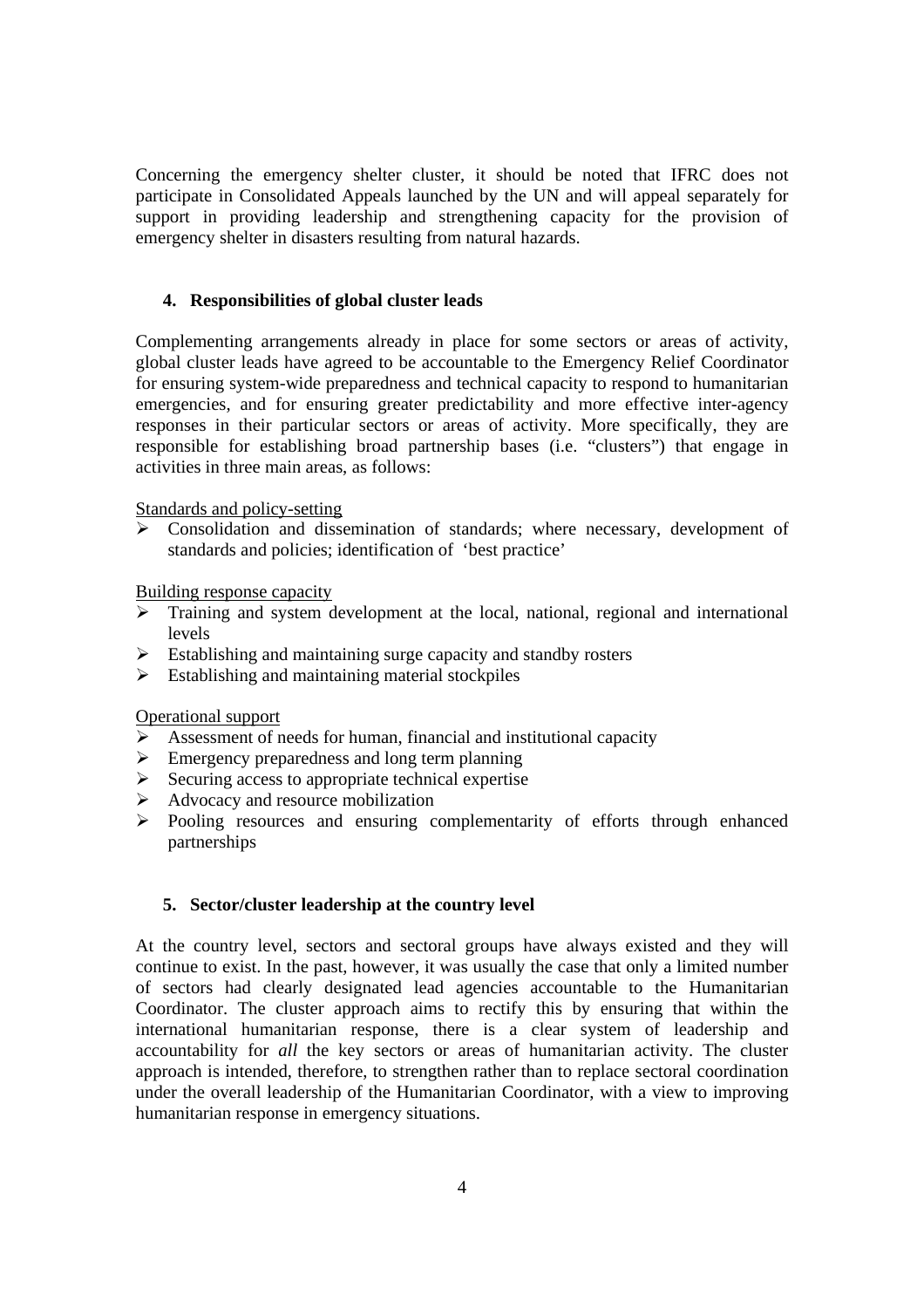Concerning terminology, some Humanitarian Country Teams prefer to speak of "clusters" and "cluster leads", while others prefer to stick to the more traditional terminology of "sectors", "sectoral groups" and "sector leads" (or in some cases, "working groups", "thematic groups" or "task forces"). It should be left to Humanitarian Country Teams to decide on a case-by-case basis on appropriate terminology for the country in question, depending on the working language and agency preferences. To ensure coherence, standard terminology should be used within each country and similar standards should be applied to all the key sectors or areas of humanitarian activity. A "cluster" is essentially a "sectoral group" and there should be no differentiation between the two in terms of their objectives and activities; the aim of filling gaps and ensuring adequate preparedness and response should be the same.

The cluster approach represents a raising of standards in humanitarian response. At the country level, it involves having clearly identified leads (within the international humanitarian community) for all the key sectors or areas of activity, with clearly defined responsibilities for these agencies in their capacities as sector leads.

The Humanitarian Coordinator, in close consultation with the Humanitarian Country Team, is responsible for securing agreement on the establishment of appropriate sectors and sectoral groups, and for the designation of sector leads. This should be based on a clear assessment of needs and gaps, as well as on a mapping of response capacities, including those of the host Government, local authorities, local civil society, international humanitarian organizations and other actors, as appropriate.

To enhance predictability, where possible sector lead arrangements at the country level should be in line with the lead agency arrangements at the global level. This principle should, however, be applied flexibly, taking into consideration the capacities and strengths of humanitarian organizations already operating in the country or region concerned. This may mean that in some cases sector lead arrangements at the country level do not replicate those at the global level. Also, in some cases, it may be appropriate for NGOs or other humanitarian partners to act as sector focal points in parts of the country where they have a comparative advantage or where the cluster lead has no presence.

There may be cases where particular sectoral groups are not needed, or where particular sectors are merged (e.g. Health & Nutrition, or Food & Agriculture). In the case of Early Recovery, the global level cluster is not encouraging Humanitarian Country Teams to establish Early Recovery sectoral groups at the country level, but rather to ensure that early recovery planning is integrated into the work of all sectoral groups. Where there are early recovery gaps not covered by other sectoral groups, *ad hoc* groups could be set up to address these where necessary. Likewise, in the case of Emergency Telecommunications and Logistics, it may not be necessary to establish special sectoral groups with sector leads in every country, though they may be much needed in some cases – particularly in the early stages of major new emergencies. In establishing sectoral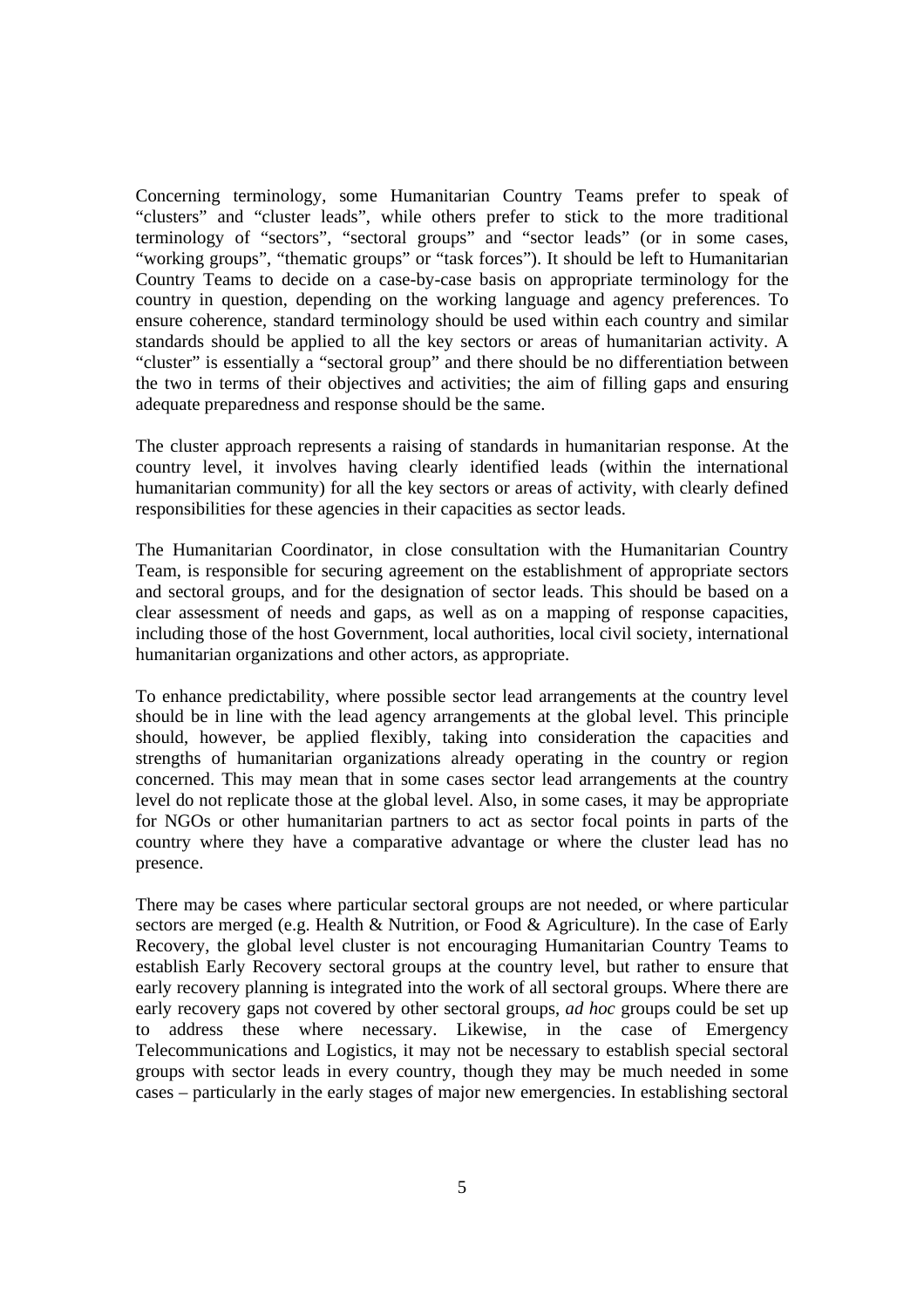groups at the country level, the principle should always be to prioritize the main issues and ensure that there are no major gaps in the humanitarian response.

Sectoral groups at the country level should ensure adherence to norms, policies and standards agreed at the global level and should treat the global level clusters as a resource that can be called upon for advice on global standards, policies and 'best practice', as well as for operational support, general guidance and training programmes. There is no direct reporting line, however, between sectoral groups at the country level and global level clusters.

Sector leads are expected to report to the Humanitarian Coordinator on issues related to the functioning of the sector as a whole, while at the same time retaining their normal reporting lines insofar as their own agencies' activities are concerned. In some cases, particularly at the height of a humanitarian crisis, there may be a need to appoint staff to work as dedicated, full-time sector leads.

Common Humanitarian Action Plans and Consolidated Appeal documents should clearly reflect the agreed sectoral structure, indicating which agencies are the designated sector leads.

# **6. Contingency planning and application of the cluster approach in major new emergencies**

The cluster approach should be used in all contingency planning exercises for major new emergencies which involve multi-sectoral responses with the participation of a wide range of international humanitarian actors. Those responsible for doing the contingency planning, whether at the country, regional or headquarters level, should consult closely with national/local authorities as appropriate, building on local capacities. They should also ensure that they consult closely with relevant international actors at the country and regional level, as well as with global cluster leads and other lead agencies at the global level.

In the event of a sudden major new emergency requiring a multi-sectoral response with the participation of a wide range of international humanitarian actors, the cluster approach should be used from the start in planning and organizing the international response. The Humanitarian Coordinator (or the Resident Coordinator in countries where a Humanitarian Coordinator has not yet been appointed at the beginning of the emergency) should consult all relevant partners at the country level and make proposals regarding the designation of any new cluster/sector leads, if possible within the first 24 hours. Following consultation with the Humanitarian Coordinator, the Emergency Relief Coordinator should consult global cluster leads and other lead agencies at the global level on the designation of country-level cluster/sector leads for the emergency in question. The Emergency Relief Coordinator is responsible for ensuring that agreement is reached on appropriate country-level cluster/sector leads, and that this decision is communicated without delay to all relevant humanitarian partners, as well as donors and other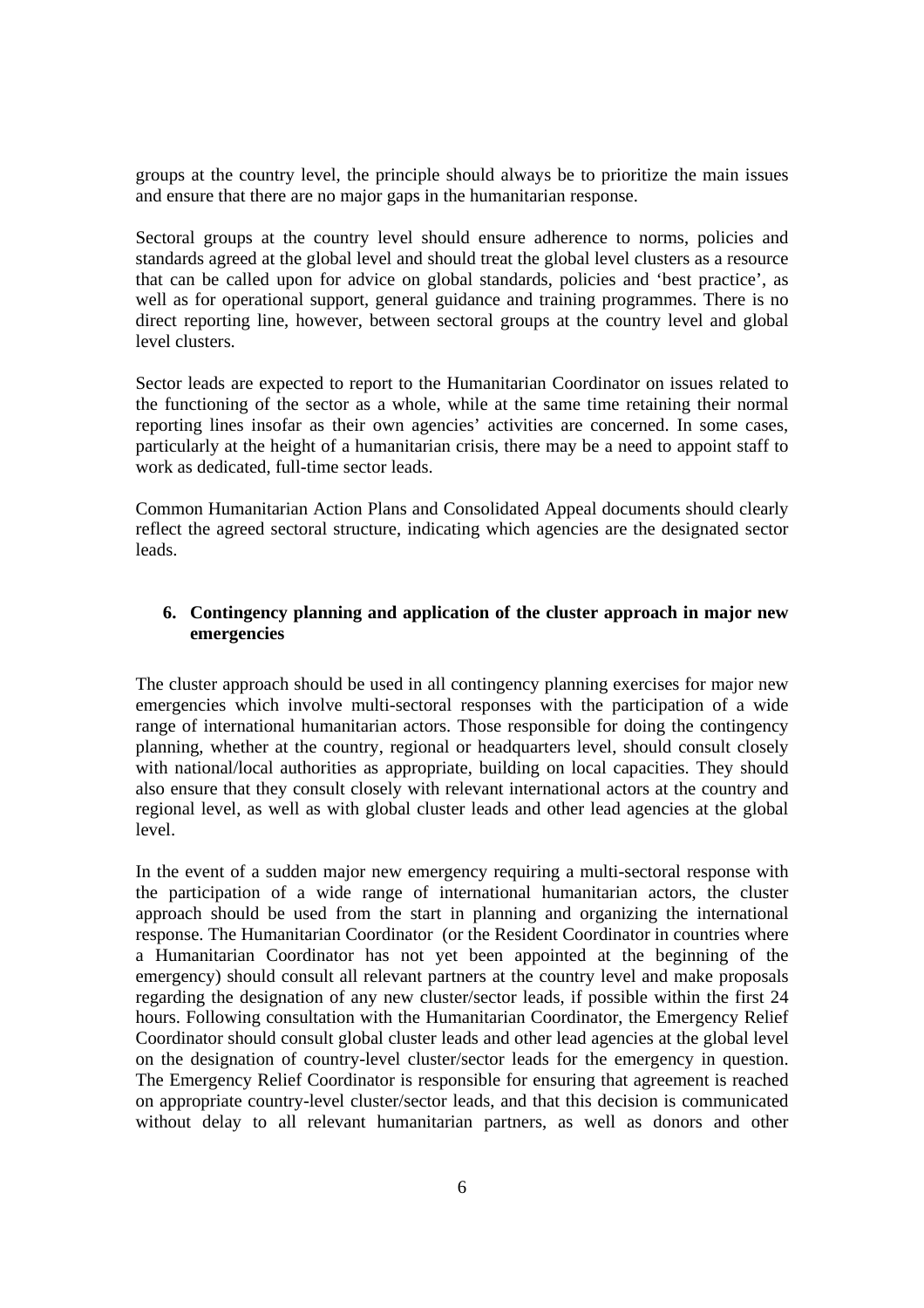stakeholders. The Humanitarian Coordinator should in turn inform the host government and humanitarian partners at the country level of the agreed arrangements.

# **7. Responsibilities of sector/cluster leads at the country level**

The role of sector leads at the country level is to facilitate a process aimed at ensuring well-coordinated and effective humanitarian responses in the sector or area of activity concerned. Sector leads themselves are not expected to carry out all the necessary activities within the sector or area of activity concerned. They are required, however, to commit to being the 'provider of last resort' where this is necessary and where access, security and availability of resources make this possible.

As spelt out in the *Terms of Reference for Sector Leads at the Country Level* (see Annex 1), specific responsibilities of sector leads at the country level include ensuring the following:

- Inclusion of key humanitarian partners
- Establishment and maintenance of appropriate humanitarian coordination mechanisms
- Coordination with national/local authorities, State institutions, local civil society and other relevant actors
- Participatory and community-based approaches
- Attention to priority cross-cutting issues (e.g. age, diversity, environment, gender, HIV/AIDS and human rights)
- Needs assessment and analysis
- Emergency preparedness
- Planning and strategy development
- Application of standards
- Monitoring and reporting
- Advocacy and resource mobilization
- Training and capacity building
- Provision of assistance or services as a last resort

Sector leads have a particular responsibility for ensuring that humanitarian actors working in their sectors remain actively engaged in addressing cross cutting concerns such as age, diversity, environment, gender, HIV/AIDS and human rights. Experience of recent crises suggests that these important dimensions to ensuring appropriate responses have too frequently been ignored.

Sector leads are responsible for ensuring the necessary shift in programming as priorities move from emergency relief to longer-term recovery and development. All sectoral groups should include early recovery strategies and procedures for phasing out or handing over activities. In addition, networks of early recovery focal points should be established at the country level to ensure joint planning and integrated response. Sector Leads should ensure that sectoral groups promote strategies that support the government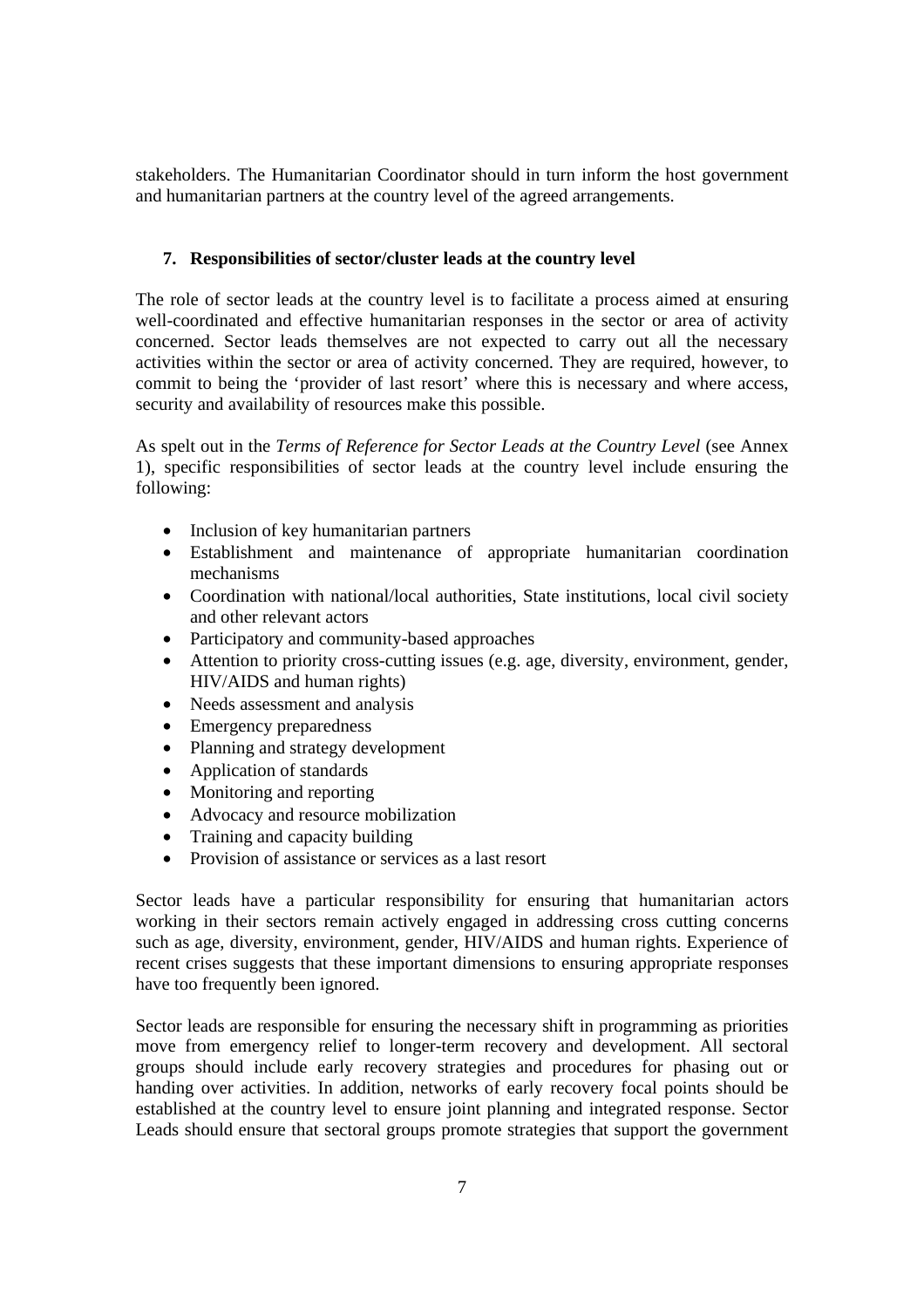and other local partners from the outset of the response and enable strong linkages between humanitarian and development actions, as appropriate.

Sector/cluster lead agencies are accountable to the Humanitarian Coordinator for ensuring that the tasks mentioned above are carried out effectively.<sup>2</sup>

# **8. Strengthening partnerships and complementarity amongst humanitarian actors**

A central element of the humanitarian reform process is the need to strengthen strategic partnerships between NGOs, international organizations, the International Red Cross and Red Crescent Movement and UN agencies. Indeed, successful application of the cluster approach will depend on all humanitarian actors working as equal partners in all aspects of the humanitarian response: from assessment, analysis and planning to implementation, resource mobilization and evaluation. As such, the establishment of a Humanitarian Country Team at the country level is an essential pre-requisite for effective application of the cluster approach.

Humanitarian partnerships may take different forms, from close coordination and joint programming to looser associations based on the need to avoid duplication and enhance complementarity. To be successful, therefore, sectoral groups must function in ways that respect the roles, responsibilities and mandates of different humanitarian organizations. There must be recognition of the diversity of approaches and methodologies that exist amongst the different actors. It is essential that sectoral groups find non-bureaucratic ways of involving all humanitarian actors in a collaborative and inclusive process focused on areas of common interest.

Some humanitarian actors may not be prepared or able to formally commit themselves to structures which involve reporting to sector leads. Sector leads should ensure, however, that all humanitarian actors are given the opportunity to fully and equally participate in setting the direction, strategies, and activities of the sectoral group. Sector leads are responsible for ensuring – to the extent possible – appropriate complementarity amongst different humanitarian actors operating in their sectors or areas of activity.

# **9. Ensuring appropriate links with Government/local authorities, State institutions, local civil society and other stakeholders**

A key responsibility of sector leads at the country level is to ensure that humanitarian actors build on local capacities and that they develop and maintain appropriate links with Government and local authorities, State institutions, local civil society and other stakeholders. The nature of these links will depend on the situation in each country and

<sup>&</sup>lt;sup>2</sup> In the case of emergency shelter, IFRC's commitments are described in an MOU between IFRC and OCHA. IFRC has not committed to being 'provider of last resort' nor is it accountable to any part of the UN system.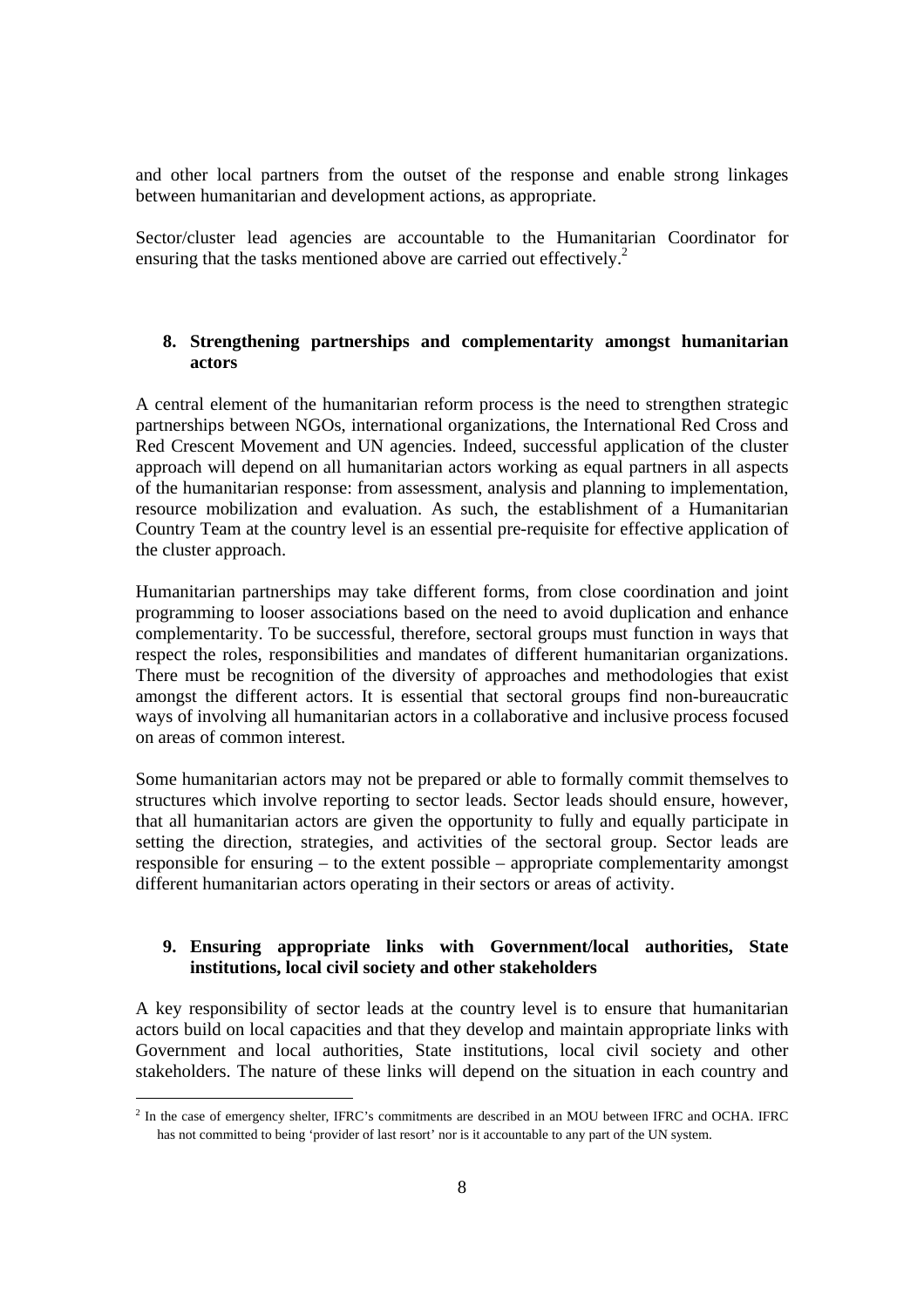on the willingness and capacity of each of these actors to lead or participate in humanitarian activities.

In some cases, Government and local authorities may be in a strong position to lead the overall humanitarian response and the role of the Humanitarian Coordinator may be to organize an international humanitarian response in support of the host Government's efforts. This would typically be the case in disasters. In other cases, particularly in situations of ongoing conflict, the willingness or capacity of a Government or State institutions to lead or contribute to humanitarian activities may be compromised, and this will clearly influence the nature of the relationships which it establishes with international humanitarian actors.

Similarly, the nature of the relationships established between international humanitarian actors and local civil society, as well as other stakeholders, will depend on the political and security situation and on their capacities and willingness to lead or engage in humanitarian activities.

Application of the cluster approach does not imply that the agency designated as sector lead in a particular country is responsible for leading the overall humanitarian response within that sector, as this may be the responsibility of a Government department or a local authority. It does mean, however, that the agency designated as sector lead is responsible for promoting close cooperation amongst international humanitarian actors working in that sector, and for ensuring appropriate linkages with Government and local authorities, State institutions, local civil society and other stakeholders. Where appropriate, sectors leads should promote training and capacity-building initiatives, particularly in terms of strengthening the capacity of local authorities to provide leadership.

#### **10. Accountability of sector/cluster leads to the Humanitarian Coordinator**

The intention of the cluster approach is to strengthen overall levels of accountability for humanitarian response and to ensure that gaps in response do not remain un-addressed because there are no clearly assigned responsibilities. At the global level, in line with the IASC agreement on the allocation of responsibilities, cluster leads are accountable to the Emergency Relief Coordinator for ensuring system-wide preparedness and technical capacity to respond to humanitarian emergencies, and for ensuring greater predictability and more effective inter-agency responses in their particular sectors or areas of activity.<sup>3</sup>

At the country level, the Humanitarian Coordinator – with the support of OCHA – retains overall responsibility for ensuring the effectiveness of the humanitarian response and is accountable to the Emergency Relief Coordinator. While sector/cluster lead agencies at

<sup>&</sup>lt;sup>3</sup> In the case of emergency shelter, in agreeing to convene the emergency shelter sector in disasters resulting from natural hazards the IFRC has made clear that it cannot accept accountability obligations beyond those defined in its Constitution and policies. It will, however, do its utmost to ensure an adequate and appropriate response as far as the network's capacities, resources, as well as the access and security situation allow.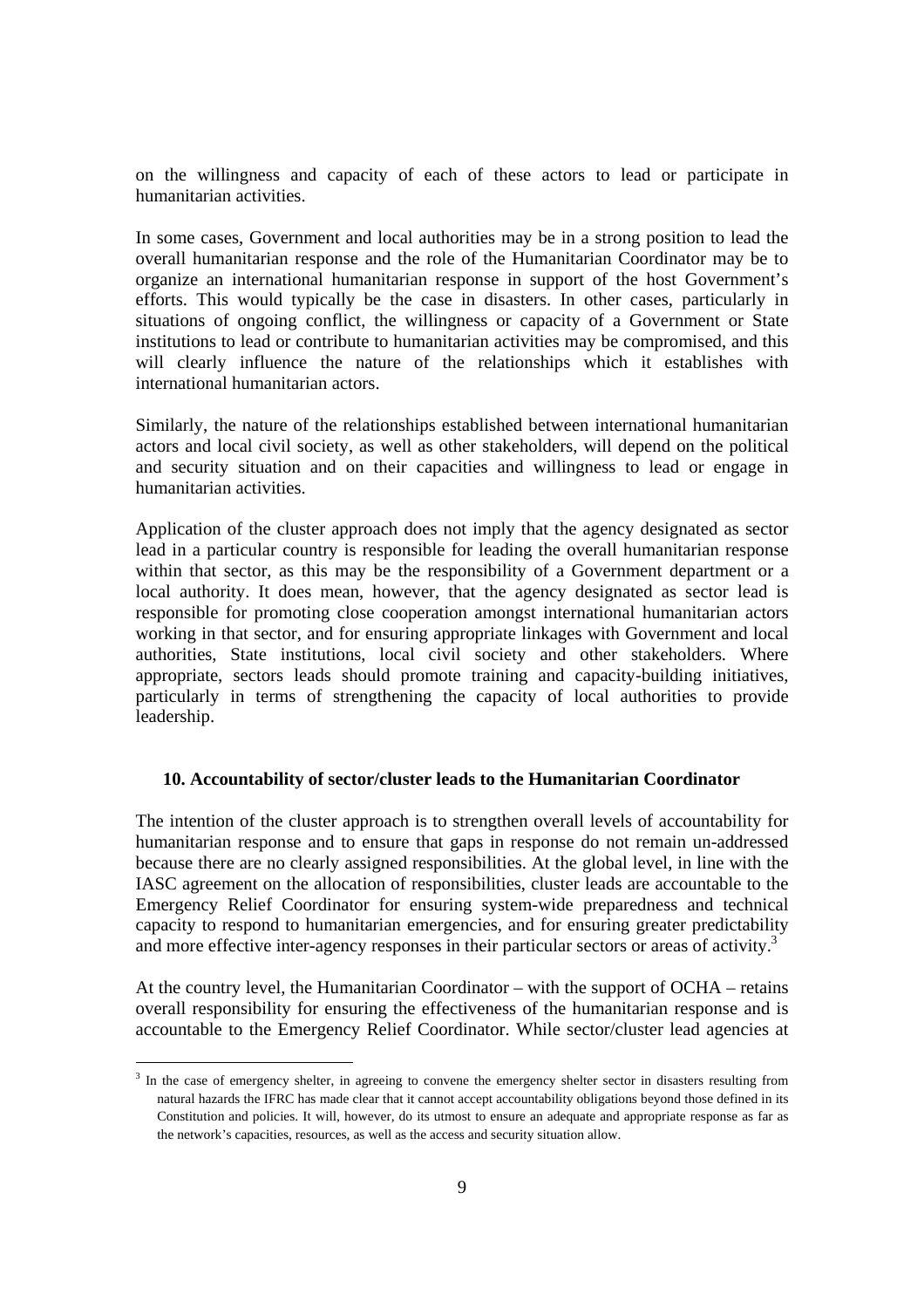the country level cannot be held accountable for the performance of all humanitarian partners operational in that sector, they are accountable to the Humanitarian Coordinator for ensuring, to the extent possible, the establishment of adequate coordination mechanisms for the sector or area of activity concerned, adequate preparedness, as well as adequate strategic planning for an effective operational response.

In cases where stakeholders consider that a sector lead at the country level is not adequately carrying out its responsibilities, it is the responsibility of the Humanitarian Coordinator to consult the sector lead concerned and, where necessary, also the Humanitarian Country Team. If necessary, based on these consultations the Humanitarian Coordinator may propose alternative arrangements. If needed, the Humanitarian Coordinator may also ask the Emergency Relief Coordinator to consult the relevant IASC Principals at the global level before proposing alternative arrangements.

While the cluster approach encourages strong partnerships and joint planning amongst humanitarian actors, it is up to individual agencies to determine levels of participation in the work of the different sectoral groups. The cluster approach itself does not require that humanitarian actors be held accountable to sector leads. Likewise, it does not demand accountability of non-UN actors to UN agencies. Individual humanitarian organizations can only be held accountable to sector leads in cases where they have made specific commitments to this effect.

#### **11. What is meant by 'provider of last resort'?**

The 'provider of last resort' concept is critical to the cluster approach, and without it the element of predictability is lost. It represents a commitment of sector leads to do their utmost to ensure an adequate and appropriate response. It is necessarily circumscribed by some basic preconditions that affect any framework for humanitarian action, namely unimpeded access, security, and availability of funding.

Where there are critical gaps in humanitarian response, it is the responsibility of sector leads to call on all relevant humanitarian partners to address these. If this fails, then depending on the urgency, the sector lead as 'provider of last resort' may need to commit itself to filling the gap. If, however, funds are not forthcoming for these activities, the Cluster Lead cannot be expected to implement these activities, but should continue to work with the Humanitarian Coordinator and donors to mobilize the necessary resources. Likewise, where the efforts of the sector lead, the Humanitarian Country Team as a whole, and the Humanitarian Coordinator as the leader of that team are unsuccessful in gaining access to a particular location, or where security constraints limit the activities of humanitarian actors, the provider of last resort will still be expected to continue advocacy efforts and to explain the constraints to stakeholders.

For cross-cutting areas such as Protection, Early Recovery and Camp Coordination, the concept of 'provider of last resort' will need to be applied in a differentiated manner. In all cases, however, sector leads are responsible for ensuring that wherever there are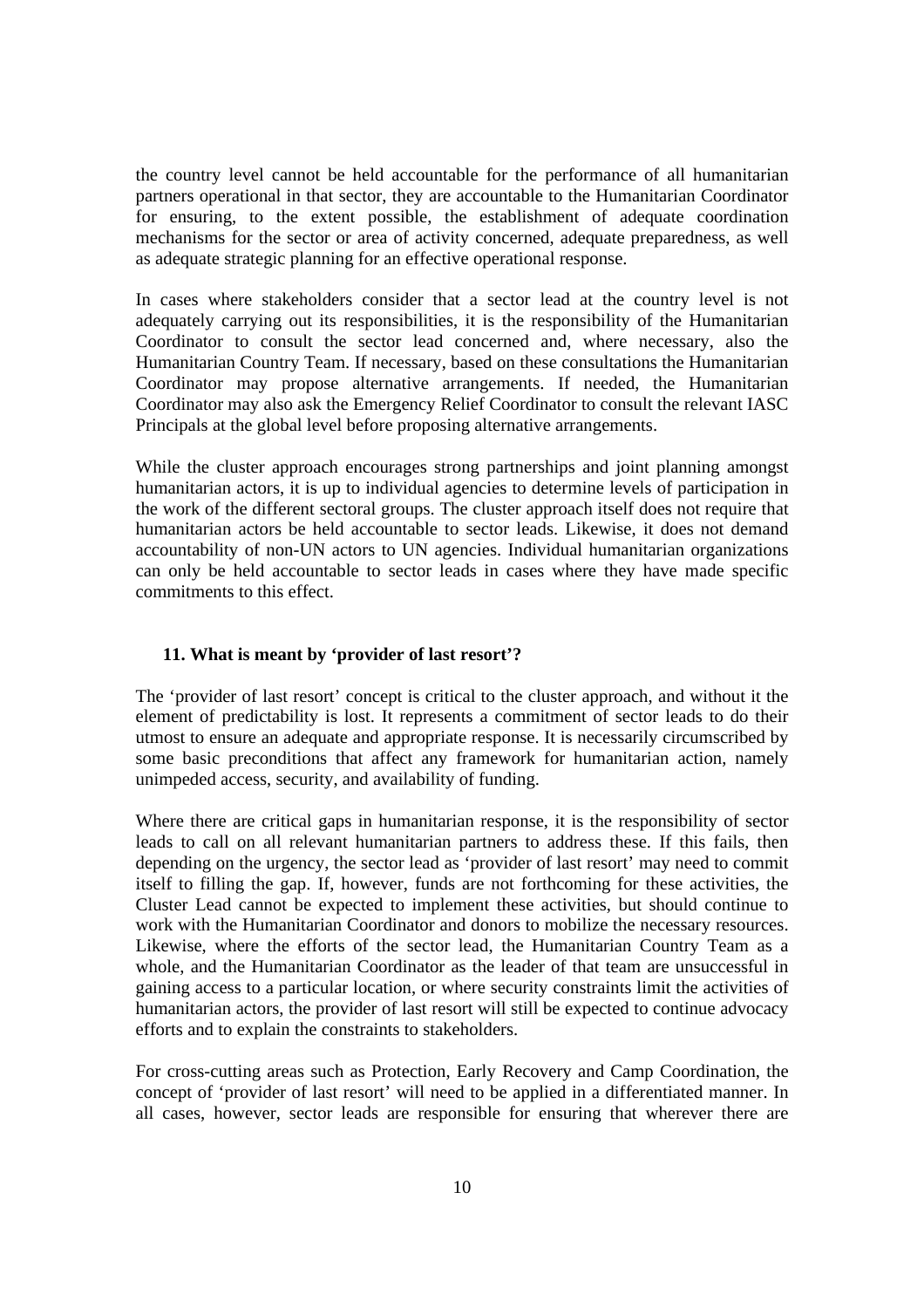significant gaps in the humanitarian response they continue advocacy efforts and explain the constraints to stakeholders.

# **12. Rationalizing meetings**

Sector leads are responsible for determining, together with those participating in the relevant sectoral groups, the frequency and types meetings needed. Sector leads should ensure that they do not make excessive demands for meetings, particularly where this concerns small organizations which have limited capacities to attend large numbers of individual sectoral meetings. Sector leads are responsible for ensuring that sectoral meetings are well managed and productive. In some cases, different sectoral groups may decide to meet collectively.

Sectoral meetings should supplement rather than replace or undermine the Humanitarian Country Team meeting (at the country level) and to its equivalent at the district or provincial level. Establishing individual sectoral meetings at the district level should be determined by need rather than by a concern for creating a uniform structure.

# **13. The role of the Humanitarian Coordinator and OCHA at the country level**

The role of the Humanitarian Coordinator at the country level is described in the IASC Terms of Reference for the Humanitarian Coordinator. In line with the Terms of Reference, the Humanitarian Coordinator – with OCHA support – is responsible for establishing and maintaining comprehensive coordination mechanisms based on facilitation and consensus building. These mechanisms should be inclusive of all the actors involved at the country level in the provision of humanitarian assistance and protection. Concerning the sectors, the Humanitarian Coordinator should ensure that:

- Sector leads, together with other members of the Humanitarian Country Team, are consulted closely in developing the overall strategic direction of the humanitarian operation;
- Effective coordination and information-sharing amongst the different sectoral groups takes place, and the work of the different sectoral groups is integrated into a coherent overall response;
- Unnecessary duplication and overlap among sectors is avoided;
- Cross-cutting issues such as age, diversity, environment, gender, HIV/AIDS and human rights are effectively addressed in all sectors;
- Strategic planning is coherent throughout the country, i.e. at the national (capital) level, between capital and the regions, and among the regions;
- Sectors are provided with the necessary common services and tools for effective cross-sector collaboration, particularly in the areas of information management, inter-agency needs assessments, development of the Common Humanitarian Action Plan (CHAP), preparation of the Consolidated Appeal, Flash Appeal and contingency planning;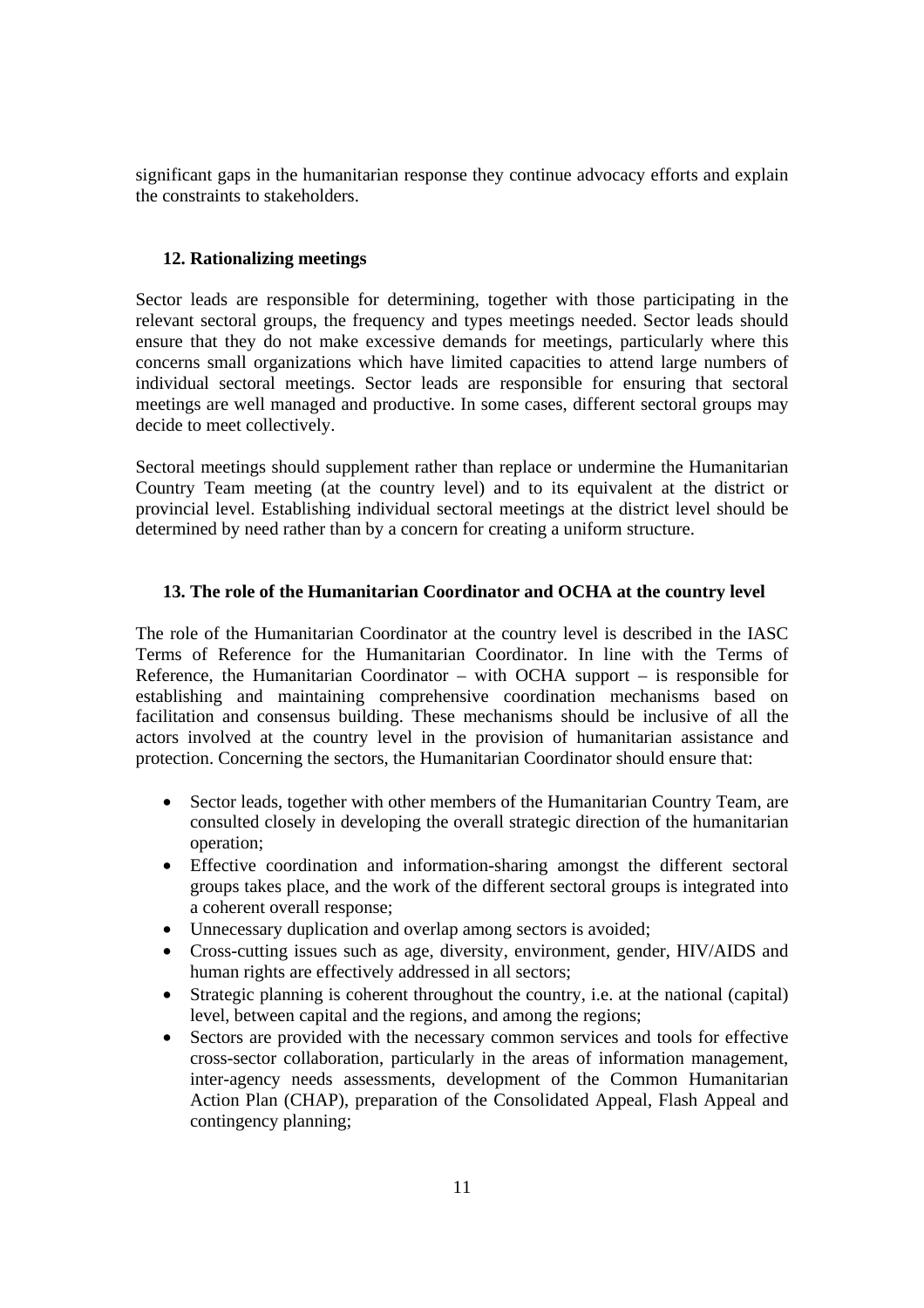- Sectoral meetings supplement rather than replace general inter-agency coordination meetings, to prevent a fragmentation of the humanitarian response;
- Sectoral meetings at the capital level and in the regions are streamlined;
- Support is provided to sectors in advocacy and resource-mobilization efforts to ensure a balanced, comprehensive and well-prioritized humanitarian response;
- Early recovery planning is integrated into all sectors or areas of activity.

Application of the cluster approach along with the other elements of the humanitarian reform process will require strong coordination among a wide range of partners. There will continue to be significant demand for common systems and services, such as information management tools, advocacy and resource mobilization. At the country level, OCHA will need to continue to provide support to the Humanitarian Coordinator in four main areas: coordination; information management; advocacy and resource mobilization; and policy development.

The Humanitarian Coordinator, in consultation with the Humanitarian Country Team, is responsible for adapting coordination structures over time to reflect the capacities of government structures and the engagement of development partners.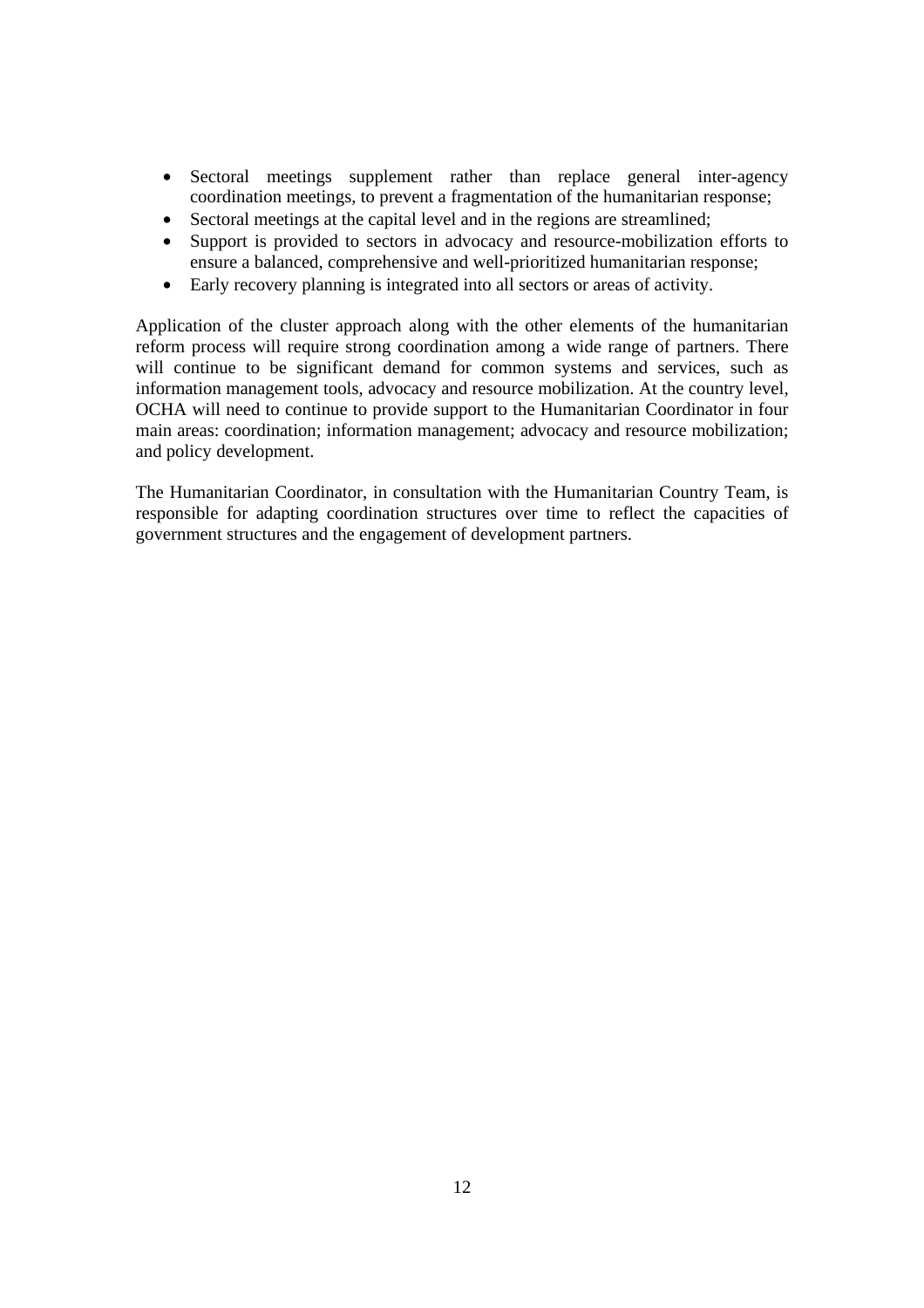#### Annex 1

# **Generic Terms of Reference for Sector/Cluster Leads at the Country Level**

The Cluster Approach operates at two levels. At the global level, the aim is to strengthen system-wide preparedness and technical capacity to respond to humanitarian emergencies by designating global Cluster Leads and ensuring that there is predictable leadership and accountability in all the main sectors or areas of activity. At the country level, the aim is to ensure a more coherent and effective response by mobilizing groups of agencies, organizations and NGOs to respond in a strategic manner across all key sectors or areas of activity, each sector having a clearly designated lead, as agreed by the Humanitarian Coordinator and the Humanitarian Country Team. (To enhance predictability, where possible this should be in line with the lead agency arrangements at the global level.)

The Humanitarian Coordinator – with the support of OCHA – retains responsibility for ensuring the adequacy, coherence and effectiveness of the overall humanitarian response and is accountable to the Emergency Relief Coordinator.

Sector/cluster leads at the country level are accountable to the Humanitarian Coordinator for facilitating a process at the sectoral level aimed at ensuring the following:

# **Inclusion of key humanitarian partners**

• Ensure inclusion of key humanitarian partners for the sector, respecting their respective mandates and programme priorities

# **Establishment and maintenance of appropriate humanitarian coordination mechanisms**

- Ensure appropriate coordination with all humanitarian partners (including national and international NGOs, the International Red Cross/Red Crescent Movement, IOM and other international organizations), through establishment/maintenance of appropriate sectoral coordination mechanisms, including working groups at the national and, if necessary, local level;
- Secure commitments from humanitarian partners in responding to needs and filling gaps, ensuring an appropriate distribution of responsibilities within the sectoral group, with clearly defined focal points for specific issues where necessary;
- Ensure the complementarity of different humanitarian actors' actions;
- Promote emergency response actions while at the same time considering the need for early recovery planning as well as prevention and risk reduction concerns;
- Ensure effective links with other sectoral groups:
- Ensure that sectoral coordination mechanisms are adapted over time to reflect the capacities of local actors and the engagement of development partners;
- Represent the interests of the sectoral group in discussions with the Humanitarian Coordinator and other stakeholders on prioritization, resource mobilization and advocacy;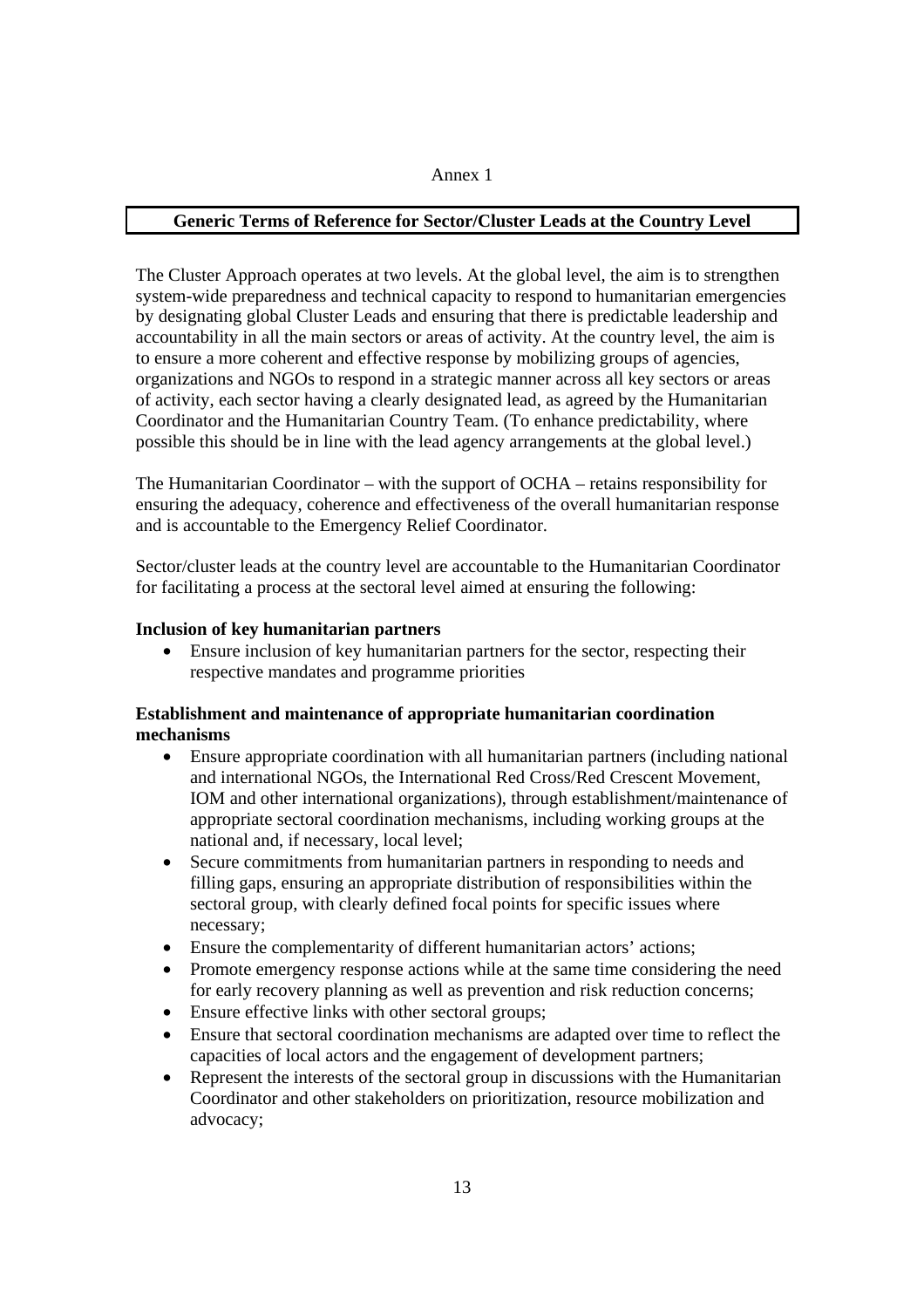# **Coordination with national/local authorities, State institutions, local civil society and other relevant actors**

- Ensure that humanitarian responses build on local capacities;
- Ensure appropriate links with national and local authorities, State institutions, local civil society and other relevant actors (e.g. peacekeeping forces) and ensure appropriate coordination and information exchange with them.

# **Participatory and community-based approaches**

• Ensure utilization of participatory and community based approaches in sectoral needs assessment, analysis, planning, monitoring and response.

# **Attention to priority cross-cutting issues**

• Ensure integration of agreed priority cross-cutting issues in sectoral needs assessment, analysis, planning, monitoring and response (e.g. age, diversity, environment, gender, HIV/AIDS and human rights); contribute to the development of appropriate strategies to address these issues; ensure gendersensitive programming and promote gender equality; ensure that the needs, contributions and capacities of women and girls as well as men and boys are addressed;

#### **Needs assessment and analysis**

• Ensure effective and coherent sectoral needs assessment and analysis, involving all relevant partners

#### **Emergency preparedness**

• Ensure adequate contingency planning and preparedness for new emergencies;

# **Planning and strategy development**

Ensure predictable action within the sectoral group for the following:

- Identification of gaps;
- Developing/updating agreed response strategies and action plans for the sector and ensuring that these are adequately reflected in overall country strategies, such as the Common Humanitarian Action Plan (CHAP);
- Drawing lessons learned from past activities and revising strategies accordingly;
- Developing an exit, or transition, strategy for the sectoral group.

#### **Application of standards**

- Ensure that sectoral group participants are aware of relevant policy guidelines, technical standards and relevant commitments that the Government has undertaken under international human rights law;
- Ensure that responses are in line with existing policy guidance, technical standards, and relevant Government human rights legal obligations.

#### **Monitoring and reporting**

• Ensure adequate monitoring mechanisms are in place to review impact of the